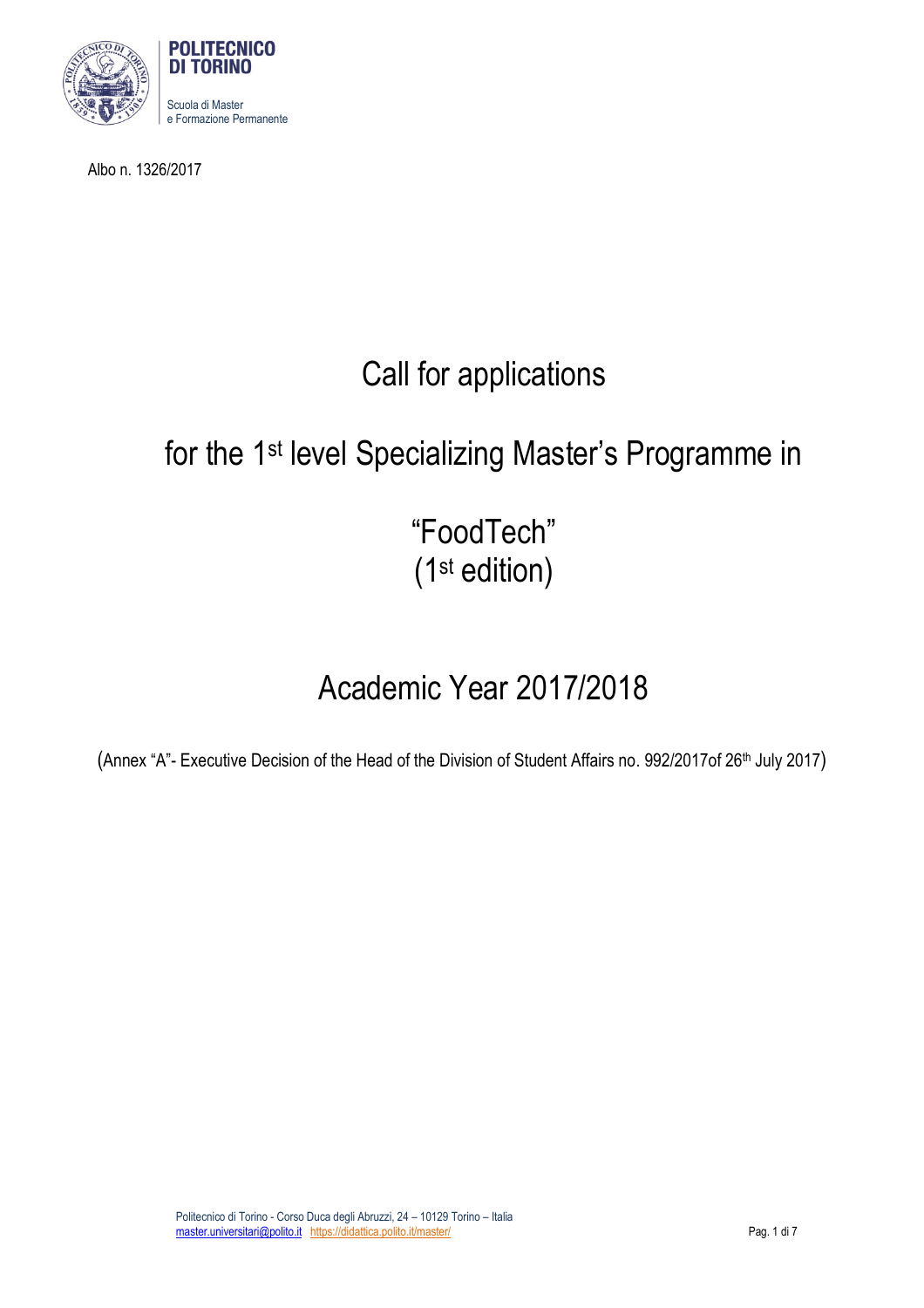

# **ART. 1**

### **Programme overview**

The 1st edition of the 1st level Specializing Master's Programme in "FoodTech" is offered for the academic year 2017/2018 in collaboration with Città del gusto Holding (Gambero Rosso Group) and I3P Incubator.

The administrative seat of this Specializing Master Programme is located at Politecnico di Torino – Office of Specializing Masters Programmes and Lifelong Learning ("Ufficio Master e Formazione Permanente").

The programme is managed by the "Specializing Master's Programmes and Lifelong Learning School" ("Scuola di Master e Formazione Permanente").

The Scientific Advisory Board is composed of: Marco Cantamessa (Politecnico di Torino), Francesca Montagna (Politecnico di Torino), Camilla Carrega Bertolini (Gambero Rosso), Massimiliano Ceaglio (I3P).

The Programme Director is Marco Cantamessa, professor at the Department of Management and Production Engineering (DIGEP) of Politecnico di Torino.

### **ART. 2**

### **Training objectives, learning contents and organization of the activities**

The purpose of the Programme is developing a new professional skillset, combining sector-specific knowledge together with competences in management, innovation and entrepreneurship.

The 1 st level Specializing Master is a full time programme of one academic year duration for a total of 64 ECTS; it will start in February 2018 and end in January 2019.

Lectures will be held in English at Politecnico di Torino premises and I3P incubator – starting in February 2018 and ending in July 2018. A project work on a business idea will start in parallel to the academic lectures and will continue to the end of the programme.

The teaching programme includes 5 months of classroom activities with academic and corporate teaching staff and it is organized as follows:

- 290 hours classes (lectures, case-based discussions, technical visits);
- 875 hours project work;

| n.             | <b>COURSES</b>                                   | <b>ECTS</b>    | <b>HOURS</b> | <b>TEACHER</b>          |
|----------------|--------------------------------------------------|----------------|--------------|-------------------------|
| 1              | Strategic management of technological innovation | 2              | 20           | Politecnico di Torino   |
| $\overline{2}$ | Lean innovation and startup creation             | 3              | 30           | Politecnico di Torino   |
| 3              | Project management                               | $\overline{2}$ | 20           | Politecnico di Torino   |
| 4              | Information Technology and Strategy              | $\overline{2}$ | 20           | Politecnico di Torino   |
| 5              | <b>Business Analytics</b>                        | 3              | 30           | Politecnico di Torino   |
| 6              | Accounting and finance                           | $\overline{2}$ | 20           | Politecnico di Torino   |
| $\overline{7}$ | Fundraising                                      | 3              | 30           | Città del gusto Holding |
| 8              | Economics of the food industry                   | 3              | 30           | Città del gusto Holding |
| 9              | Foundations of food industry technology          | 3              | 30           | Città del gusto Holding |
| 10             | Marketing in the food industry                   | 3              | 30           | Città del gusto Holding |
| 11             | <b>Operations Management</b>                     | 3              | 30           | Politecnico di Torino   |
| 12             | Project work                                     | 35             | 875          |                         |
| TOTAL          |                                                  |                | 1165         |                         |

# **Table n.1 – Courses**

Politecnico di Torino - Corso Duca degli Abruzzi, 24 – 10129 Torino – Italia master.universitari@polito.it https://didattica.polito.it/master/ Pag. 2 di 7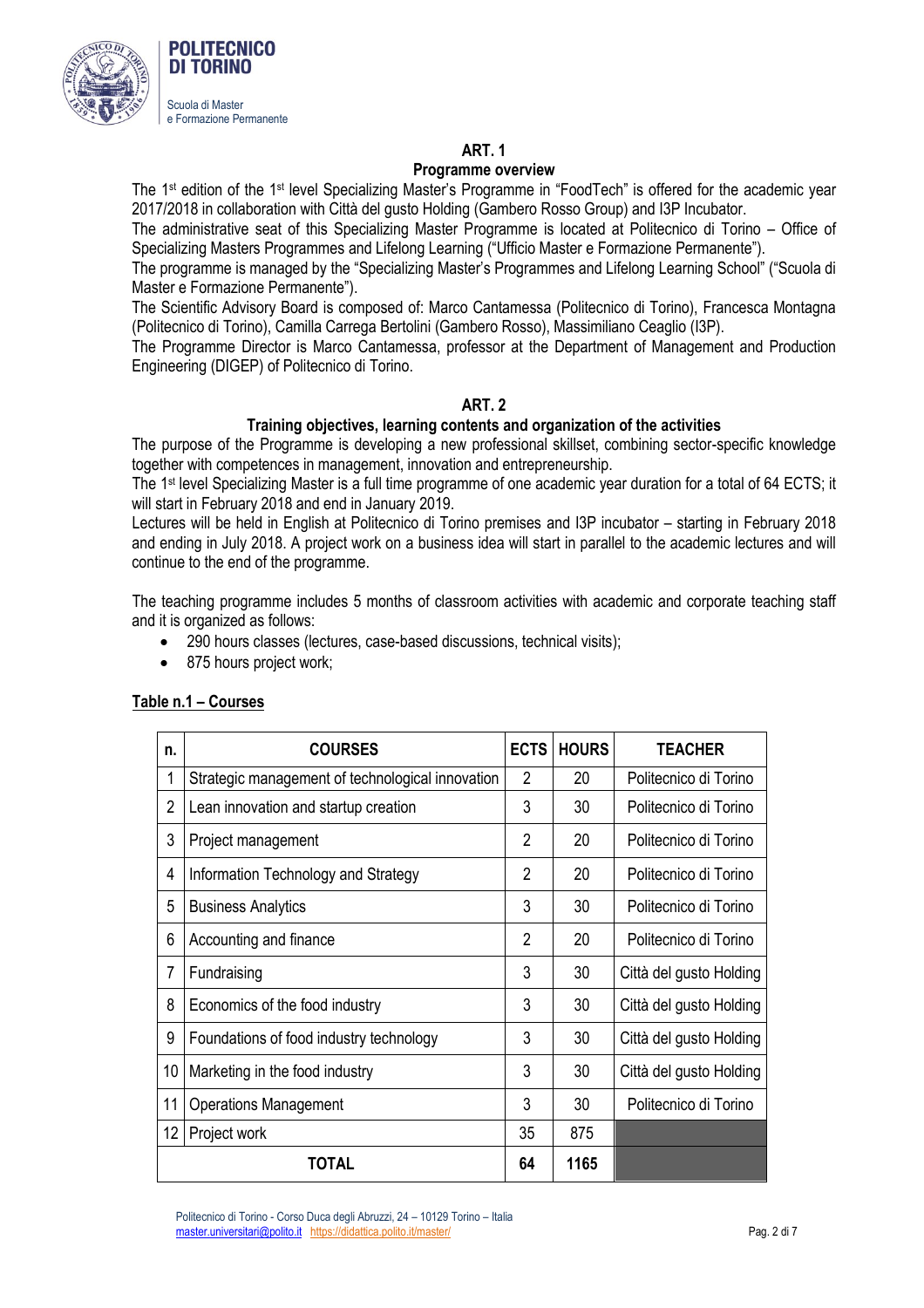

# **ART. 3 Admission's requirements**

# **Degree**

The programme is intended for Italian and foreign citizens who obtained a Bachelor's degree (or equivalent or higher academic qualification), with at least 3 years of university education; the degree has to be obtained in one of the following areas of study or degree classes ("classi di laurea"):

- L-2 BIOTECNOLOGIE/ Biotechnologies
- L-4 DISEGNO INDUSTRIALE/ Industrial design
- L-7 INGEGNERIA CIVILE E AMBIENTALE/Civil and environmental engineering
- L-8 INGEGNERIA DELL'INFORMAZIONE/Information technology engineering
- L-9 INGEGNERIA INDUSTRIALE/ Industrial engineering
- L-13 SCIENZE BIOLOGICHE/ Biology
- L-15 SCIENZE DEL TURISMO/Tourism
- L-16 SCIENZE DELL'AMMINISTRAZIONE E DELL'ORGANIZZAZIONE/Public Administration and **Organization**
- L-17 SCIENZE DELL'ARCHITETTURA/Architecture
- L-18 SCIENZE DELL'ECONOMIA E DELLA GESTIONE AZIENDALE/Economics and management
- L-21 SCIENZE DELLA PIANIFICAZIONE TERRITORIALE, URBANISTICA, PAESAGGISTICA E AMBIENTALE/Town, regional and environmental planning
- L-23 SCIENZE E TECNICHE DELL'EDILIZIA/Building Sciences
- L-25 SCIENZE E TECNOLOGIE AGRARIE E FORESTALI/Agriculture and forestry
- L-26 SCIENZE E TECNOLOGIE ALIMENTARI/ Food industry
- L-27 SCIENZE E TECNOLOGIE CHIMICHE/Chemistry
- L-30 SCIENZE E TECNOLOGIE FISICHE/Physics
- L-31 SCIENZE E TECNOLOGIE INFORMATICHE/Computer Science
- L-32 SCIENZE E TECNOLOGIE PER L'AMBIENTE E LA NATURA/Environmental sciences
- L-33 SCIENZE ECONOMICHE/Economics
- L-35 SCIENZE MATEMATICHE/Mathematics
- L-41 STATISTICA/Statistics

In the case of particularly qualified applicants, the Selection Committee may nonetheless evaluate candidates who have obtained a Bachelor's degree in different areas.

The Selection Committee will evaluate candidates who have not graduated yet (Bachelor of Science) upon condition that they will obtain their degree within the enrollment deadline. In case they will not obtain the degree within the enrollment deadline, they will not be admitted to the programme.

#### **English language**

All candidates must prove to have a good knowledge of the English language, which must be certified by a language certificate included in the list of accepted certificates (see **Table n.2** - **English language certificates** at the end of this article in order to know the required level and accepted certificates).

Candidates who have a Bachelor's degree or a Master's degree or a higher academic qualification from an Academic Institution where English is the medium of instruction do not need to submit these certificates. In this case, the Academic Institution must issue a transcript of records stating that "The medium of instruction is English".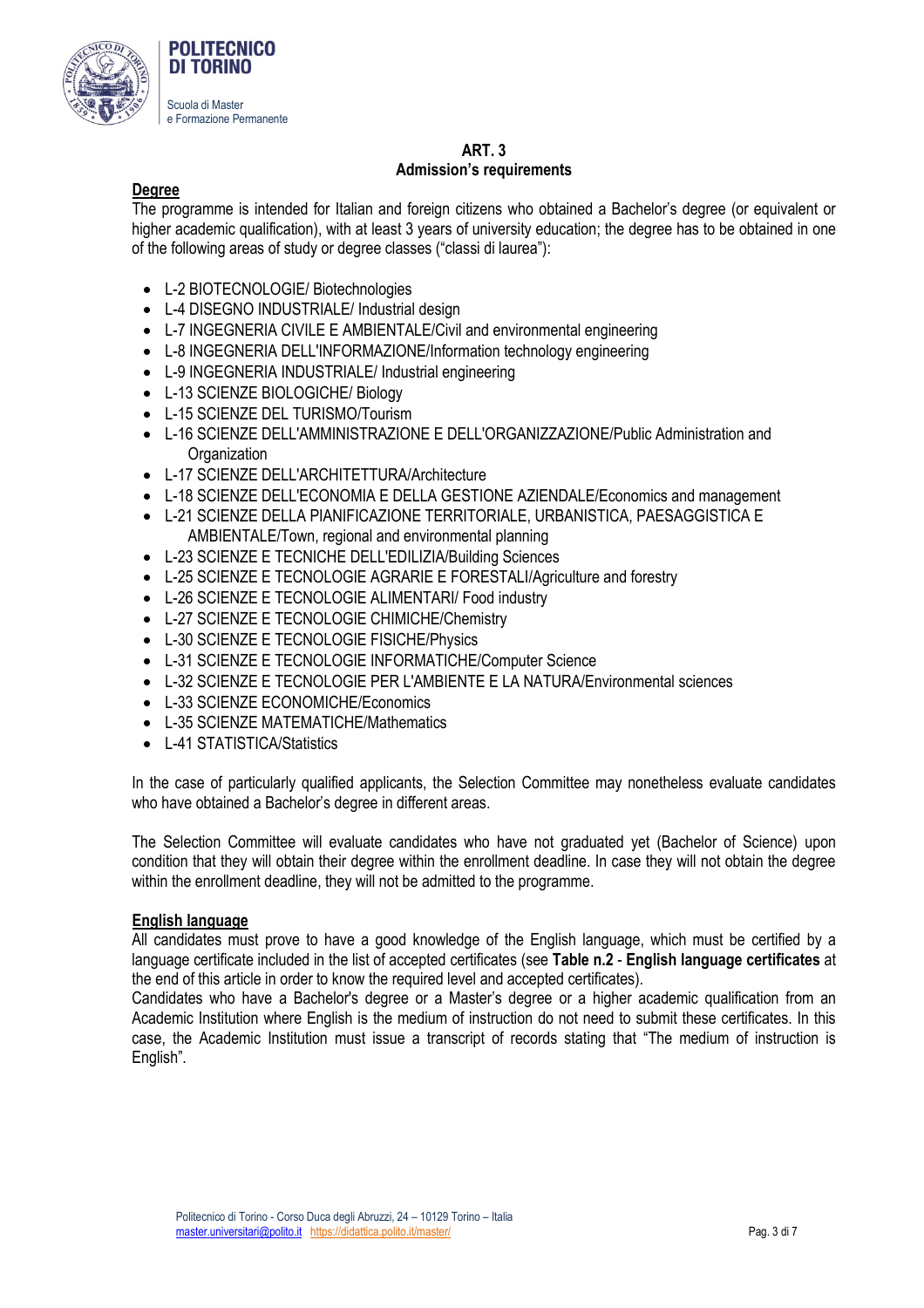

## **Table n.2 – English language certificates**

| <b>Examination Board</b>                                          | <b>Certificate</b>                                                                      | Minimum score accepted                                                                               |  |
|-------------------------------------------------------------------|-----------------------------------------------------------------------------------------|------------------------------------------------------------------------------------------------------|--|
|                                                                   | TOEFL (Test Of English ad a Foreign language) -<br>ibt                                  | 72                                                                                                   |  |
|                                                                   | TOEFL (Test Of English ad a Foreign language) - cbt                                     | $\overline{228}$                                                                                     |  |
| <b>ETS</b>                                                        | TOEFL (Test Of English ad a Foreign language) - pbt                                     | 568                                                                                                  |  |
| http://www.ets.org/toefl                                          | TOEIC (Test of English for International                                                | Listening: 400<br>Reading: 385                                                                       |  |
|                                                                   | Communication)                                                                          | Speaking: 160<br>Writing: 150                                                                        |  |
|                                                                   | Cambridge Preliminary English Test (PET)                                                | Pass with Distinction                                                                                |  |
|                                                                   | Cambridge English First (FCE)                                                           |                                                                                                      |  |
| Cambridge English Language                                        | ADVANCED/CAE                                                                            |                                                                                                      |  |
| Assessment                                                        | PROFICIENCY/CPE                                                                         |                                                                                                      |  |
| (http://www.cambridgeenglish.<br>org/exams/)                      | <b>BULATS</b>                                                                           | -Reading & Listening: overall score 60<br>- Writing: overall score B2<br>-Speaking: overall score B2 |  |
| <b>IELTS</b><br>(https://www.ielts.org/)                          | IELTS (International English Language Testing<br>System) - Academic or General training | 5.5                                                                                                  |  |
| <b>Trinity College London</b><br>(http://www.trinitycollege.com/) | <b>Trinity ISE</b>                                                                      | <b>ISE II</b>                                                                                        |  |
| Pearson<br>(http://pearsonpte.com/)                               | Pearson Test of English Academic                                                        | 59                                                                                                   |  |
| LCCI - EDI / Pearson<br>(http://qualifications.pearson.co         | <b>JETSET</b>                                                                           | JETSET Level 5 or higher<br>Reading: 50% Writing: 50%<br>Listening: 50% Speaking: 50%                |  |
| m/en/qualifications/lcci.html)                                    | ELSA (English Language Skills Assessment)                                               | Reading, Writing, Listening and Speaking:<br>B2 in all 4 tests                                       |  |
| CaMLA<br>(http://www.cambridgemichiga                             | Michigan ECPE<br>(Examination for the Certificate of Proficiency in<br>English)         |                                                                                                      |  |
| n.org/exams)                                                      | Michigan ECCE<br>(Examination for the Certificate of Competency in<br>English)          |                                                                                                      |  |
| telc gGmbH<br>(https://www.telc.net/en.html)                      | <b>TELC</b>                                                                             | Reading, Writing, Listening and Speaking:<br>B2 in all 4 tests                                       |  |
| <b>AKS Unicert</b>                                                |                                                                                         |                                                                                                      |  |
| (http://www.unicert-                                              | <b>UNIcert II</b>                                                                       | <b>UNIcert II</b>                                                                                    |  |
| online.org/en)                                                    |                                                                                         |                                                                                                      |  |

# **ART. 4 Admission and Selection Procedures**

The Specializing Master's Programme is open to a maximum of **25** participants. Applications must be completed on-line by filling out the application form available on Politecnico di Torino website at[: https://didattica.polito.it/master/foodtech/2018/howtoapply](https://didattica.polito.it/master/foodtech/2018/howtoapply)

Application form must be submitted within the following deadline:

**November 24th, 2017** at 11:59 p.m. - Italian time

ALL the following supporting documents must be attached to the application form on Politecnico di Torino website (in English or Italian only):

- 1. valid identification document (passport for extra-EU applicants)
- 2. curriculum vitae (CV must include the authorization to the processing of personal data in compliance with Legislative Decree no. 196/2003)
- 3. English certificate (see table n. 2 "English language certificates", art. 3)
- 4. list of exams of Bachelor's degree programme: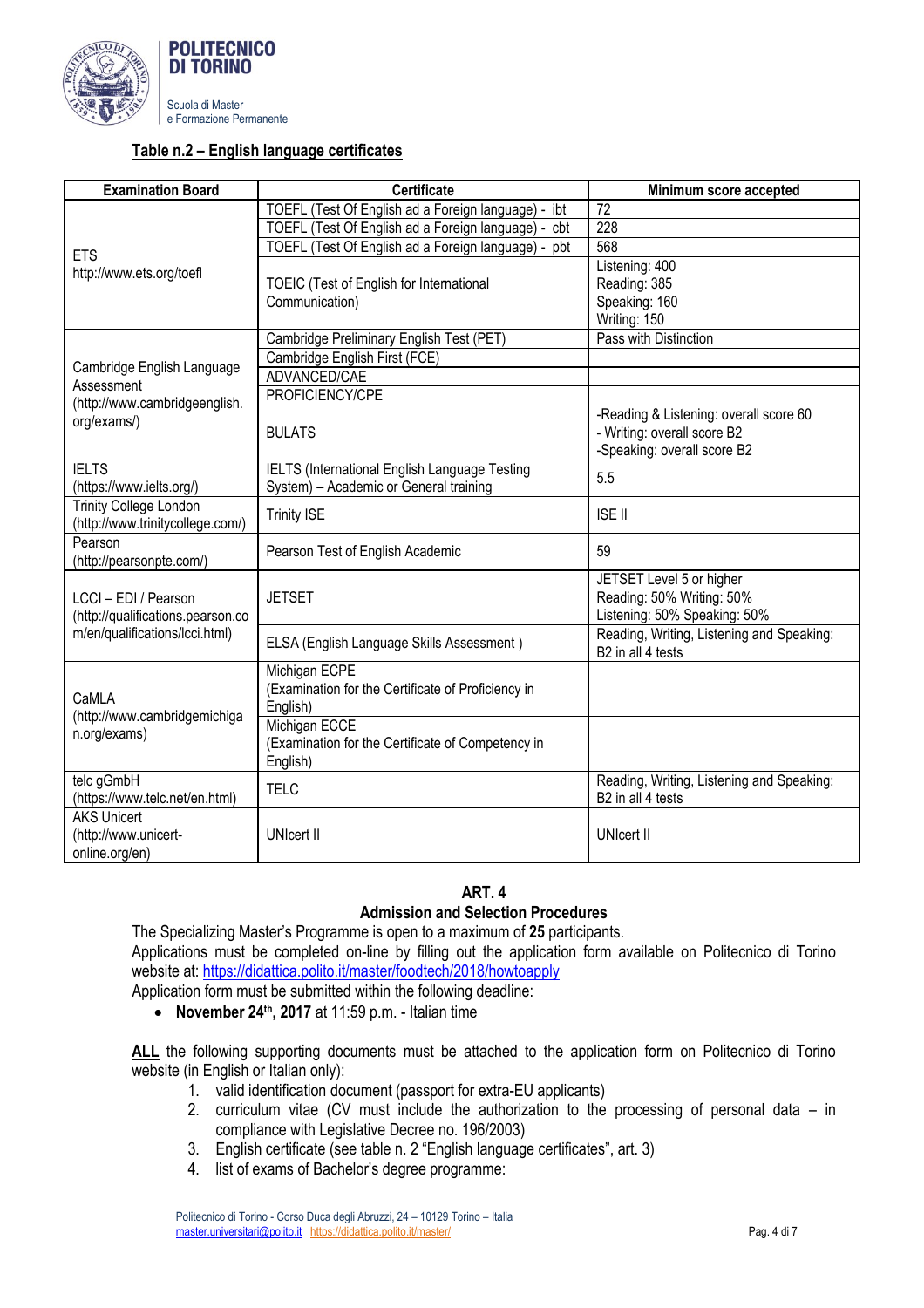

# DI TORINO Scuola di Master

**POLITECNICO** 

e Formazione Permanente

• for applicants with degree(s) obtained from a non-Italian University: official transcript(s), issued by the University of origin, produced on headed paper, containing the full list of all the exams passed and the grades obtained. The transcript(s) must also include the date of the degree conferral.

If applicants obtained also a Master's degree, they need to upload 2 official transcripts for **both degrees** (Bachelor of Science and Master of Science).

Upon enrolment, the admitted candidates must submit the original copy of the "Dichiarazione di Valore"/"Statement of validity" (related to the Bachelor's degree) issued by the Italian Diplomatic Mission in the country where the qualification was awarded. If the Bachelor's degree was awarded by a University based in the EU, admitted candidates can turn in the "Diploma Supplement" instead of the "Dichiarazione di Valore".

or

 for applicants with degree(s) obtained from an Italian University: self-certification ("dichiarazione sostitutiva di certificazione" - Art. 46 DPR 28 December 2000, n. 445) in which applicants declare to have obtained the Bachelor's degree. If applicants obtained also a Master's degree, they need to upload 2 self-certifications for **both degrees** (Bachelor of Science and Master of Science).

The self-certification(s) must include: the name of degree, the name of the University, the date of degree conferral and the graduation final grade, the full list of all the exams passed and the grades obtained (if a candidate obtained also a Master's degree, this information is required for **both degrees**).

*In compliance with art. 75 of D.P.R. 445/2000, should the self-certification be found to be false or incorrect, the applicant loses any benefit which he/she might have acquired on the basis of the untruthful declaration.*

- 5. Admission Request Form (available on the webpage of the Specializing Master's Programme [https://didattica.polito.it/master/foodtech/2018/howtoapply\)](https://didattica.polito.it/master/foodtech/2018/howtoapply)
- 6. Motivation letter which should be no more than 3.000 characters in total (spaces included).

As an Appendix to the motivation letter, applicants are also encouraged to attach the description of a business idea in a field relevant to the programme, and which they would like to pursue as a project work. This description should be contained either in a text with no more than 5.000 characters in total (spaces included), or on a presentation deck with no more than 12 slides.

Failure to attach even one of the above mandatory documents will result in the exclusion from the selection process.

In order to be admitted to this Specializing Master's Programme, applicants have to pass the selection process, which consists of two steps. The final decision is taken by the Selection Committee composed of Politecnico di Torino and Città del gusto Holding representatives.

# **1 st step: preliminary screening**

After the application deadline the Selection Committee will evaluate all the applications received on the basis of the documents attached to the application form. The Selection Committee will check if the admission's requirements are met.

Candidates will be graded on the basis of the documents attached to the application form.

The Selection Committee will evaluate the documents received and will assign a maximum of **60 points** on the basis of the following criteria:

- Bachelor of Science final grade (in case of Bachelor's degree conferred without final grade, or Bachelor's degree not yet obtained, the average will be considered): maximum 25 points
- Prior experiences in the food sector: maximum 10 points
- Motivation letter and eventual business idea: maximum 25 points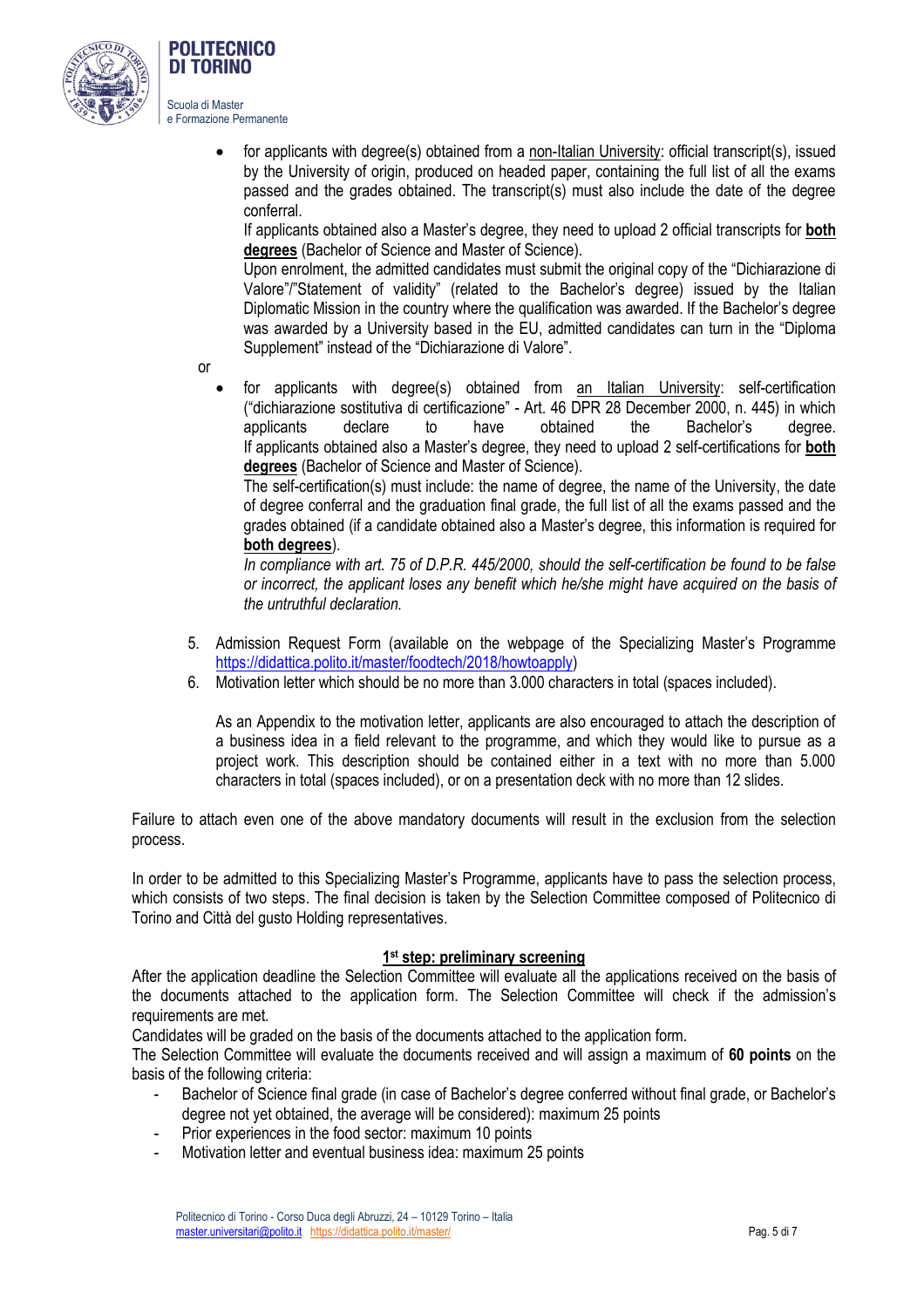

# **2 nd step: interview**

The best 30 candidates will be admitted to the 2<sup>nd</sup> step of the selection process, which consists in an interview, carried out in English, for the assessment of their technical knowledge and for the evaluation of their motivation. The list of candidates eligible for interview will be published on the "selection outcomes" page of the related web site.

The interview gives a maximum score of 40 points.

During the interview, the Selection Committee will assess the following elements:

- motivation and enthusiasm for the programme: maximum 15 points;
	- capability of envisioning the trends occurring in the food industry: maximum 10 points;
	- communication and interpersonal skills demonstrated during the presentation: maximum 7 points;
	- fluency in spoken English: maximum 8 points;

Candidates must attend the interview on the assigned date, at the time and place that will be communicated in an e-mail sent from Politecnico di Torino. Failure to attend the interview will lead to exclusion from the selection process.

All communications will be sent to the email address provided in the application form.

The person responsible for the admissions administrative procedure is Mrs. Antonella Mina (Head of the Specializing Masters Programmes and Lifelong Learning Office at Politecnico di Torino).

### **ART. 5**

#### **Enrolment**

Admitted candidates who accept the offer to participate in the programme will have to enrol at Politecnico di Torino by February 19<sup>th</sup>, 2018 (starting date of the Specializing Master's Programme).

Upon enrolment, participants who hold a degree from a non-Italian University must submit the original copy of the "Dichiarazione di Valore"/"Statement of validity" (related to the Bachelor's degree) issued by the Italian Diplomatic Mission in the country where the qualification was awarded.

If the Bachelor's degree was awarded by a University based in the EU, participants can turn in the "Diploma Supplement" instead of the "Dichiarazione di Valore".

Participants who are non-EU citizens and reside in Italy must submit a valid Italian residence permit.

Participants who are non-EU citizens and reside abroad must submit an Italian VISA for study purposes "type – D".

#### **ART. 6 Evaluation and qualification**

#### **STUDENT OBLIGATIONS**

The Specializing Master's Programme requires the participants a full time commitment. Attendance to the activities is mandatory for at least 80% of the programme.

Absences will be allowed up to a maximum of 20% of total classroom hours. Absences for more than 20% of total classroom hours will lead to exclusion from the Specializing Master's Programme.

Withdrawal from the programme must be put in writing.

For the purpose of obtaining the Specializing Master's degree, the Scientific Committee will also evaluate the student participation in the activities and the appropriateness of his/her behaviour.

Participation will be subject to performance evaluation throughout the programme. Participants who fail exams for 18 ECTS or more will be excluded from the programme.

It is not possible to be enrolled in a Specializing Master's Programme and in another University programme at the same time.

#### **EVALUATION METHOD**

For each course participants will have to take an exam consisting in a written evaluation test or case-based discussions according to the specific rules defined by each professor. At the end of the programme the final presentation (dissertation of the project work) will allow to assess the student's skills.